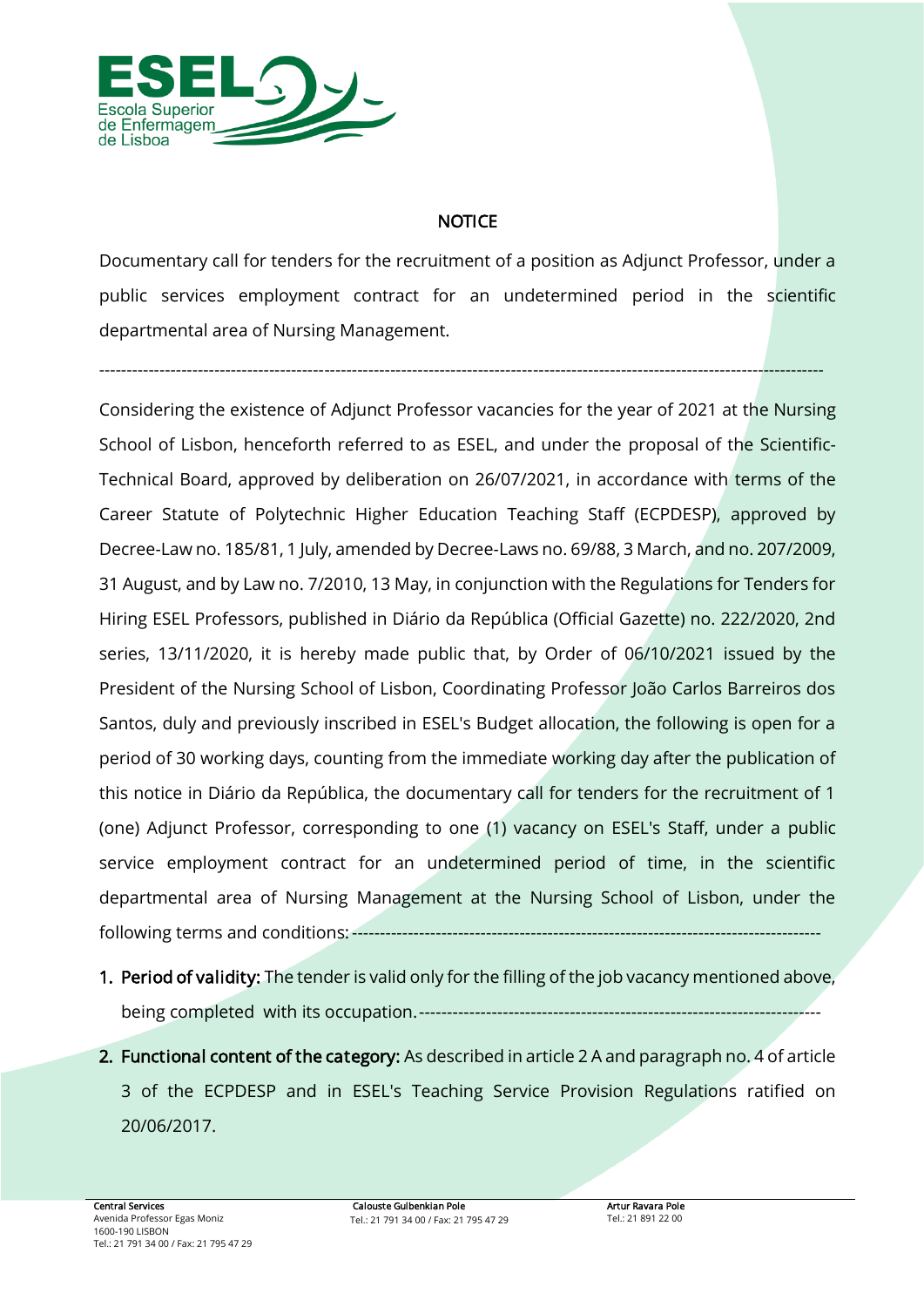

- *3. Place of work: Nursing School of Lisbon and other places where ESEL develops its activity.*
- *4. Remuneratory position: As determined under the terms of article 35, no. 1, of the ECPDESP.*

## *5. Admission requirements: -----------------------------------------------------------------------------------------*

5.1 *- Under the terms of article 17 of Law no. 35/2014, 20 June, and article 12-E of the ECPDESP, applications may only be submitted by those who, by the deadline for the submission of applications, meet the general requirements set out in these regulations, and:---------------------------------------------------------------------------------------------------------------------*

*Holders of a doctoral degree or of the title of Nursing specialist (under the terms of article 17 of the ECPDESP, of article 48 of Law no. 62/2007, 10 September, and Decree-Law no. 206/2009, 31 August) and those with academic background in the area of Nursing Management or Management. -------------------------------------------------------------------------------*

5.2 *- Holders of foreign qualifications must prove the recognition, equivalence, or registration*  of their doctoral degree, in accordance with the applicable legislation and internal *regulations. ----------------------------------------------------------------------------------------------------------*

## *6. Formalisation of the application: -----------------------------------------------------------------------------*

*6.1. - Applications must be formalised by an application form in Portuguese, dated and signed, addressed to the President of ESEL, containing the candidate's identification, with indication of their full name, date of birth, nationality, civil identification number, address, telephone contacts and email address, academic qualifications and titles and/or professional titles, the identification of the tender to which they are applying and the list of accompanying documents.-------------------------------------------------*

*6.2. - Applications must be submitted on paper and delivered in person at ESEL's Human Resources Division located at Av. Professor Egas Moniz, 1600-190 Lisbon, from 10am to 12pm and from 2pm to 4pm or sent by registered mail with acknowledgement of receipt, to the same postal address. -------------------------------------------------------*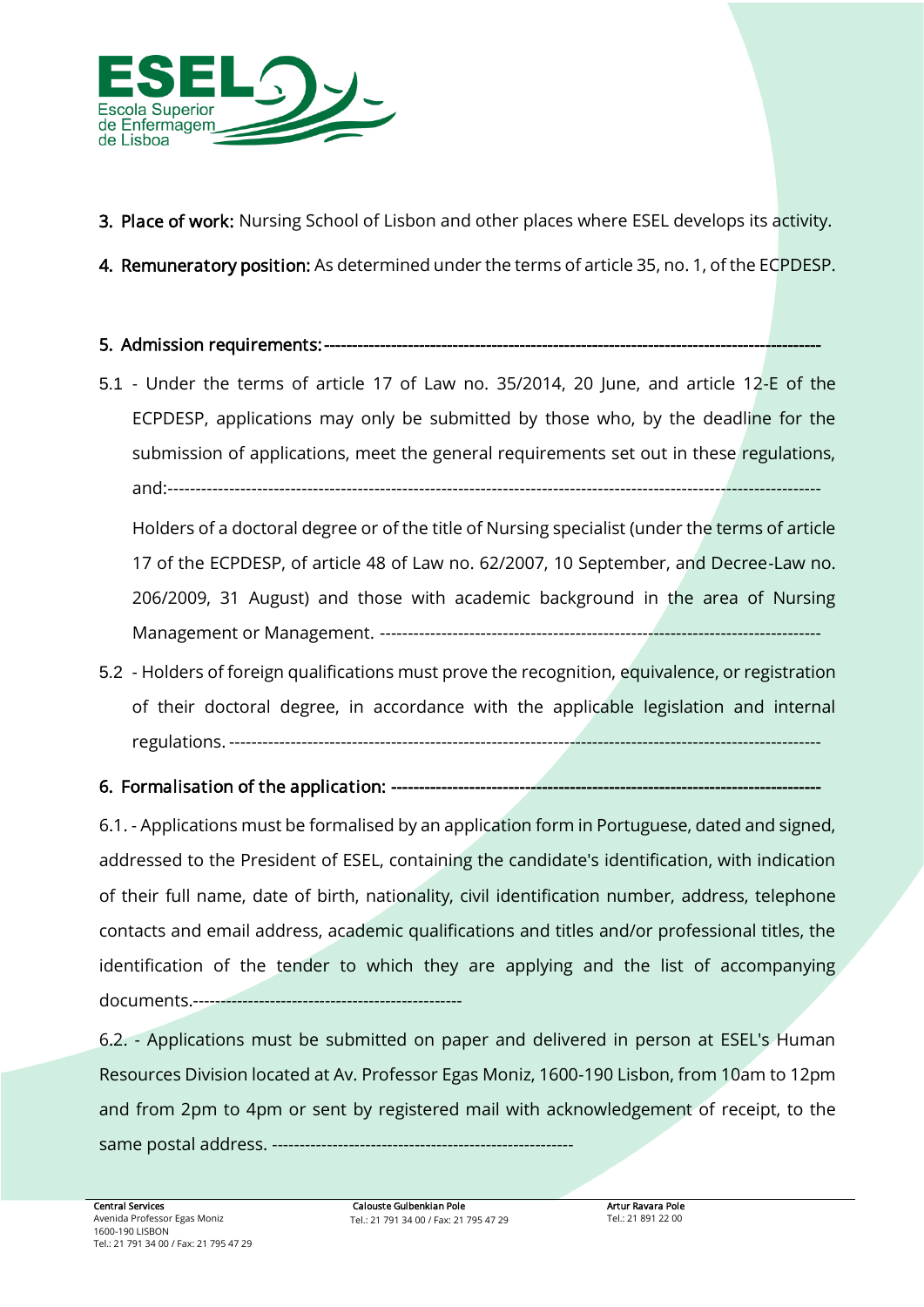

*6.3. - The submission deadline for applications will be, according to the submission scheme: -*

*----------------------------------------------------------------------------------------------------------------*

*6.3.1 - In person, until the closing time to the public (4pm) of the Human Resources Division of ESEL, located at Av. Professor Egas Moniz, 1600-190 Lisboa, on the last day of the deadline; -------------------------------------------------------------------------------------------------*

*6.3.2 - In postal submission, until the last day of the deadline, evidenced by the mail's registration date. --------------------------------------------------------------------------------------------*

*6.4 - Application instructions:---------------------------------------------------------------------------------------*

- *6.4.1 - The candidate must accompany their application with the following documents, duly numbered and identified: ----------------------------------------------*
- *6.4.1.1 - Consented photocopy of the civil identification document; ------------------------------------*
- *6.4.1.2 - Consented photocopy of the tax identification number (in case the candidate does not have a citizen card); --------------------------------------------------------------------------------------- ---------------------*
- *6.4.1.3 - Candidate's declaration under solemn affirmation, in which they assure: --------------*
	- a) Not to be inhibited from exercising public functions or prohibited from *performing their duties; -----------------------------------------------------------------------------*
	- *b) To have completed the vaccination required in the Public Administration; -----------*
	- *c) To have the physical robustness and psychological profile indispensable to the exercise of the functions for which they are applying.--------------------------------------*

*6.4.1.4 - An authenticated copy, or a copy in conformity with the original, of the certificate of academic and professional qualifications or other suitable document legally recognized for the effect, of the diploma of the doctoral degree and/or certificate of the specialist title (in accordance with Decree-Law no. 206/2009 31 August) or, in the case of being the holder of*  foreign qualifications, an authenticated copy of the recognition, equivalence or registration of *the doctoral degree in Portugal, the diploma/certificate of academic training in the field of*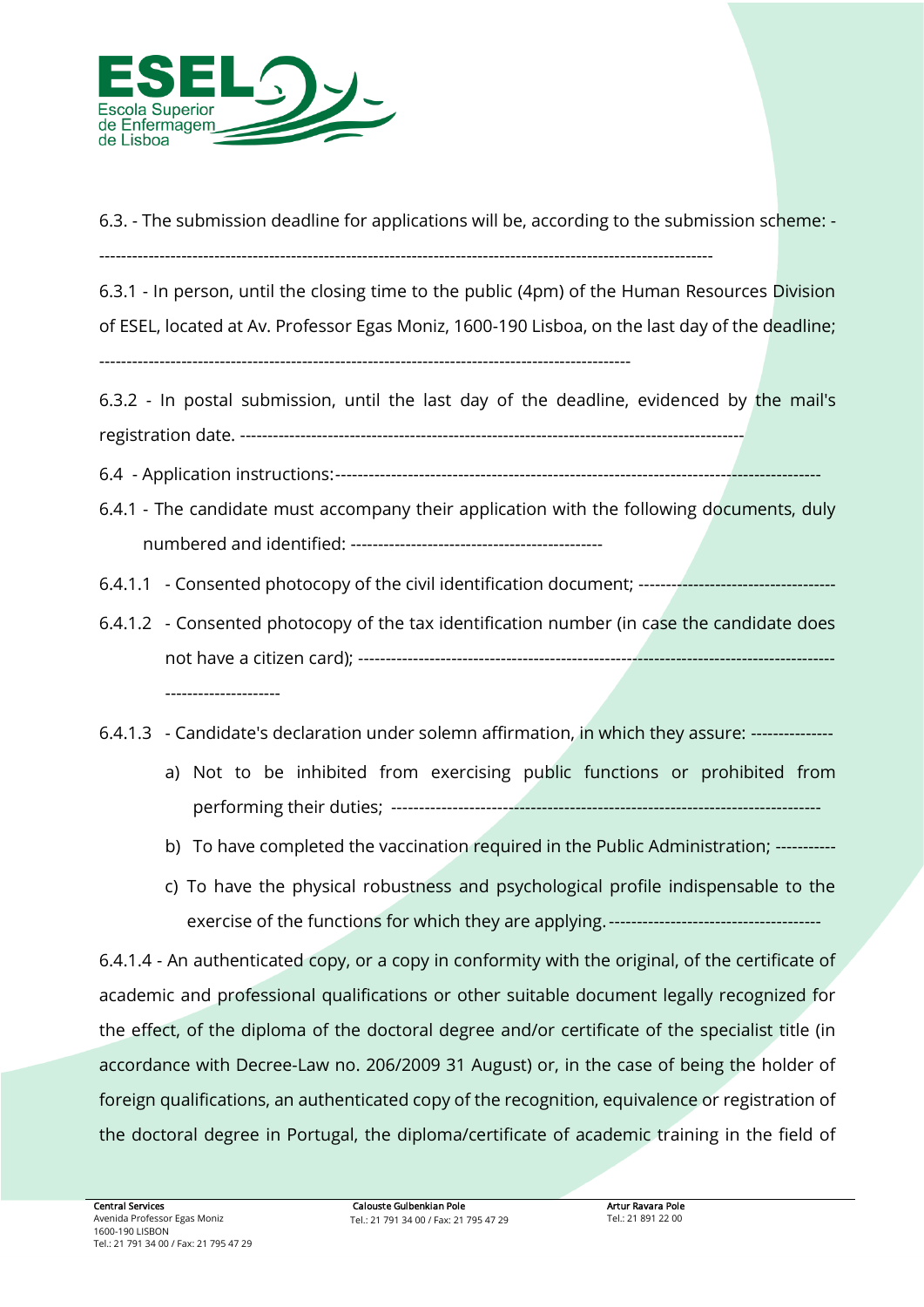

*nursing management or management and proof of the professional title of nurse;------------- 6.4.1.5 - Two paper copies of the curriculum vitae, duly dated and signed, and of the documents accompanying the application, and five copies in digital PDF format (USB stick), fully organised, in accordance with the parameters, criteria and sub-criteria for selection and serialisation contained in this notice, which will be published on the institutional site. The USB sticks must contain all the application documents. --------------------------------------------------------------------------*

*6.4.1.6 - Any other elements that the candidate considers having an influence on the assessment of their merit or that may constitute a reason for legal preference. --------------------*

- *6.5 - The curriculum vitae must be written in Portuguese, and candidates from foreign countries may write it in English. The curriculum structure must fully and obligatorily follow the order of the parameters and items to be assessed as explained in point 7 and contain in an annex the documents validated by the institutional stakeholders. Changing this structure implies that items out of order will not be assessed. --------------------------------*
- *6.6 - The supporting documents attached to the curriculum vitae must be presented in the original language in which they were issued and must be translated into Portuguese or English when these are not the original languages. -------------------------------------------------------*
- *6.7 - Whenever deemed necessary, the jury may request the candidates, by email, to present the original supporting documents attached to the curriculum, as well as complementary documentation related to it. ---------------------------------------------------------------------------------------*
- *6.8 - Candidates who provide services to the Nursing School of Lisbon are exempt from presenting the documents contained in their individual files, provided that they are certified. ------------------------------------------------------------------------------------------------------------------*
- *6.9 - Failure to present the documents required under the terms of this notice, or presenting them after the deadline, implies the exclusion from the tender. ------------------------------------*
- *6.10 - Failure to present the documents related to the curriculum vitae submitted by the candidate implies the non-assessment of the elements that they were meant to prove. --*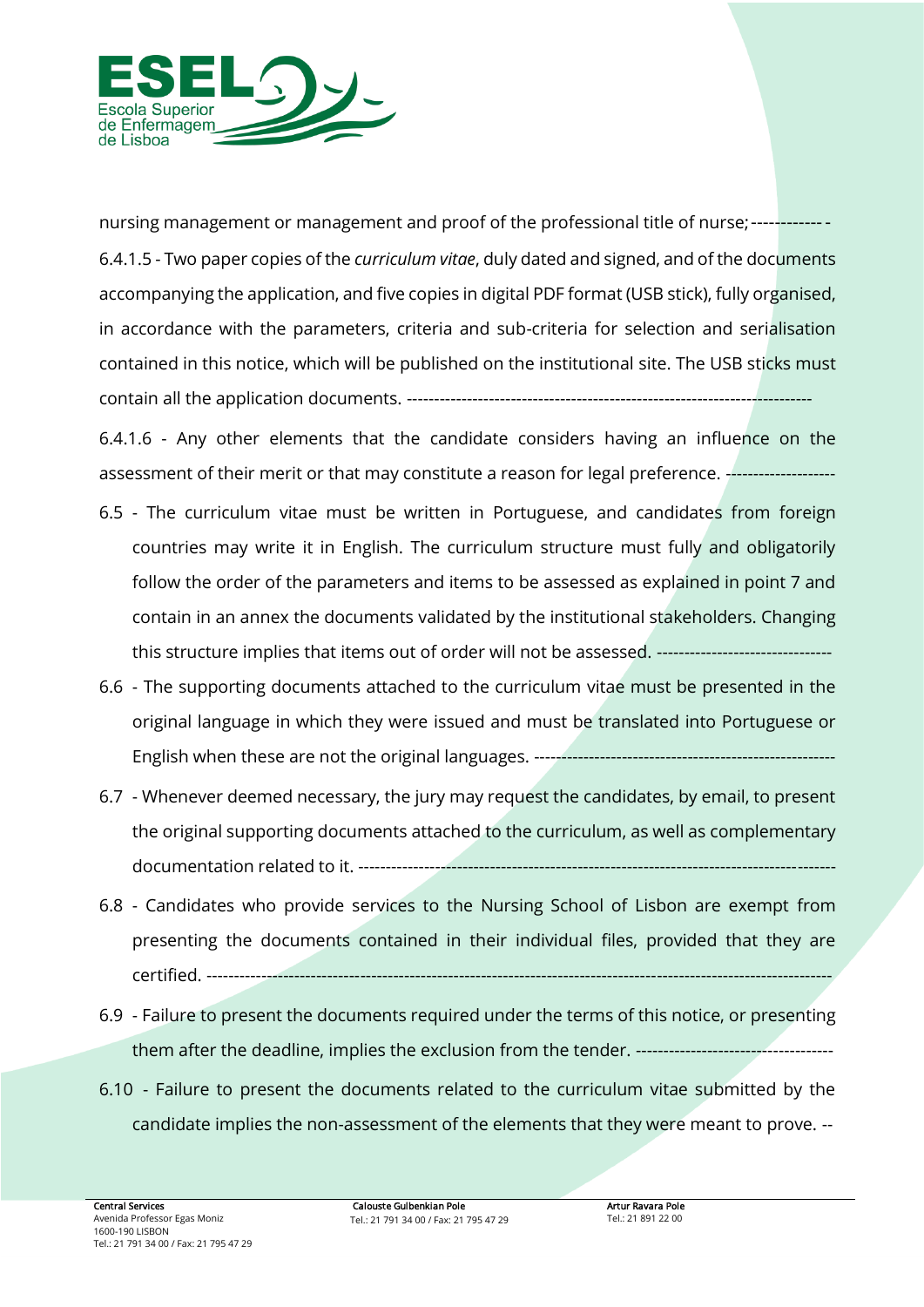

- *6.11 - The presentation of a false document determines the immediate exclusion from the tender and the reporting to the competent entity for purposes of the appropriate proceedings. ------------------------------------------------------------------------------------------------------------*
- *6.12 - Candidates who do not meet the admission requirements will be preliminarily excluded*  and will be notified of this intention via email, for the purpose of holding a hearing of *the interested parties, under the terms of the Administrative Procedure Code. -----------*
- *6.13 - The documents handed in by the candidates shall be returned to them, at their request, three months after the end of the present tender, except in the case where the present tender procedure has been subject to a judicial review, since the return of the requested documents can only occur after the execution of a final judicial judgment. ---------------------*
- *7. Selection and Serialisation: The selection is made by means of a curriculum evaluation. For the purposes of serialisation, the jury established the final evaluation system of the applications on the basis of the following parameters, weightings, and criteria: ---------------- -*

*P1) Qualifications of the candidate, assessed on the basis of an evaluation of their academic*  and training background, in particular (maximum 60 points): --

*NOTE: Only training and qualifications already completed and duly certified or titled will be considered in this parameter. The scoring of the items in paragraph a) is mutually exclusive.*

- *a) Academic degree or title of Nursing Specialist under Decree-Law no. 206/2009 31 August (maximum 30 points): --------------------------------------------------------------------------------------------* 
	- *i) Doctoral degree in nursing – 30 points;------------------------------------------------------------------*
	- *ii) Doctoral degree in another area considered relevant to the position applied for and the title of Nursing Specialist under Decree-Law 206/2009 31 August – 25 points;-------------*
	- *iii) Master's degree in nursing or in another area considered relevant to the position applied*  for and the title of Nursing Specialist under Decree-Law 206/2009 31 August - 15 points;

*-------------------------------------------------------------------------------------------------------------------------*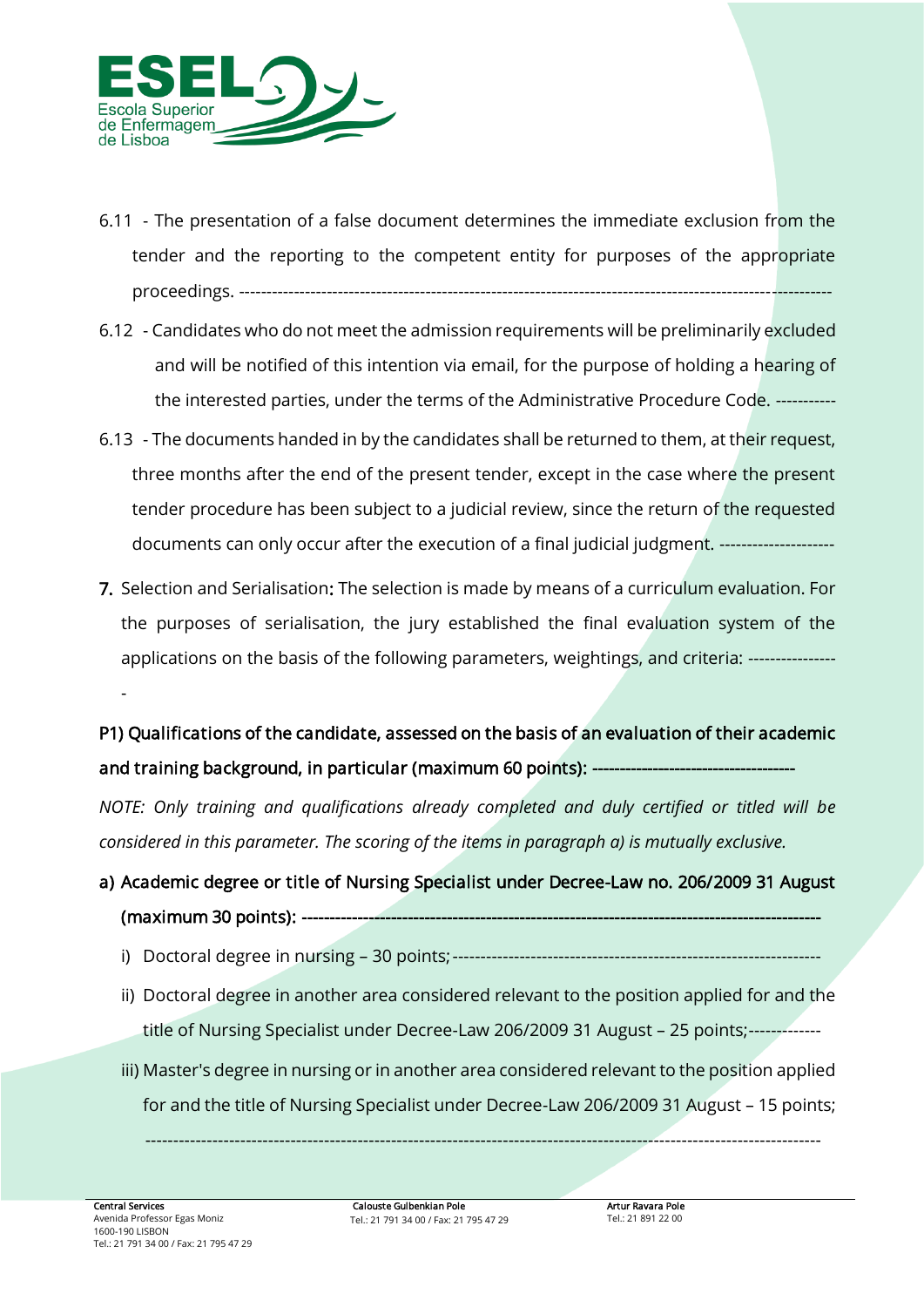

*iv) Bachelor's degree with the title of Nursing Specialist under Decree-Law 206/2009 31 August – 5 points.------------------------------------------------------------------------------------------------*

# *b) Specialised and post-graduate training (maximum 30 points): -------------------------------------*

- *i) Postgraduate Studies in Management: --------------------------------------------------------------------*
	- − *With or more than 30 ECTS – 30 points;--------------------------------------------------------------*
	- − *With less than 30 ECTS – 15 points;--------------------------------------------------------------------*
- *ii) Postgraduate studies in nursing, in the area of health, social and human sciences, with at least 6 ECTS - 5 points per course (up to 10 points). ---------------------------------------------*

*NOTE: In postgraduate studies, only courses/training in the referred scientific areas, carried out in higher education institutions, national or international, will be considered. ------------------------------*

*P2) Candidate's technical-scientific and professional performance, evaluated on the basis of the assessment of work and activities relevant to the nursing area, namely, among those selected by the candidate as most representative (maximum 60 points): -------------------------* 

*a) Scientific publications (Maximum 40 points):-------------------------------------------------------------*

*In this criterion, only unpublished works of a technical-scientific nature in the area of nursing or management, or with relevance to the area of nursing or management, published after 1 January 2010, will be considered.---------------------------------------------------------------------------------------------------*

*i) Article in a scientific journal or minutes of a scientific meeting: ----------------------------------*

- − *Publications in journals with impact factor (ISI) and/or indexed (e.g., SJR or JCR) – 3 points each;----------------------------------------------------------------------------------------------------*
- − *Publications in other peer-reviewed journals – 2 points each; -------------------------------*
- − *Scientific article published in the minutes of a scientific meeting (minimum 5 pages) – 1 point each; --------------------------------------------------------------------------------------------------*
- − *Abstract published in the minutes of a scientific meeting – 0.5 point each. -------------*
- *ii) Book or e-book: ---------------------------------------------------------------------------------------------------*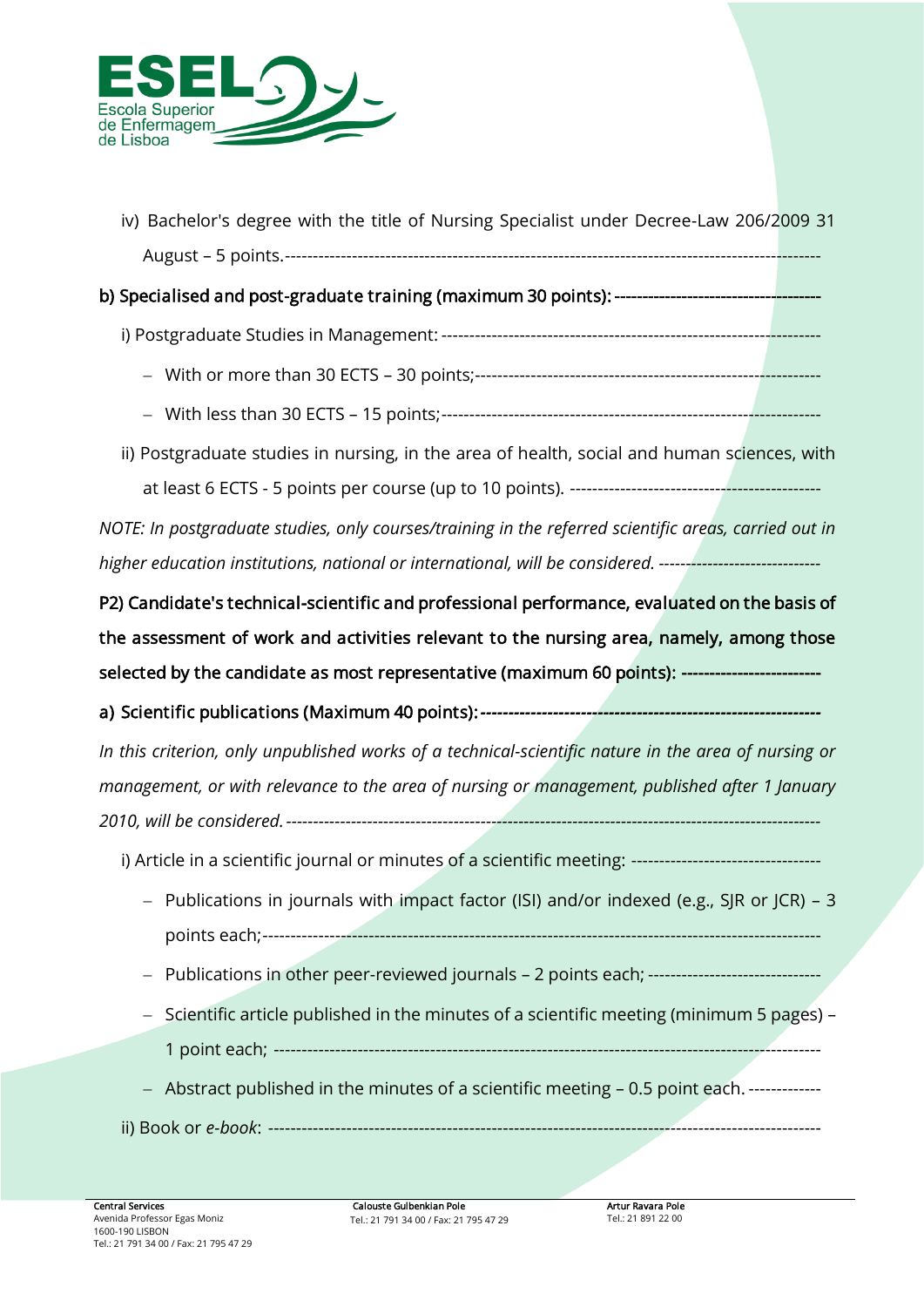

- − *Book in which the candidate is the first author – 3 points each;-----------------------------*
- − *Book in which the candidate is one of the authors – 2 points each;------------------------*
- − *Book with an international edition in which the candidate is the first author, 2 additional points; --------------------------------------------------------------------------------------------*
- − *Book with an international edition in which the candidate is one of the authors, 1 additional point;----------------------------------------------------------------------------------------------*
- − *Editing/coordination of a book or e-book – 2 points each. ------------------------------------*
- *iii) Book or e-book chapter: --------------------------------------------------------------------------------------*
	- − *Chapter in a book in which the candidate is the first author – 2 points each;-----------*
	- − *Chapter in a book in which the candidate is one of the authors – 1 point each; -------*
	- − *Chapter in a book with an international edition in which the candidate is the first author, 2 additional points; ------------------------------------------------------------------------------*
	- − *Chapter in a book with a national edition in which the candidate is one of the authors, 1 additional point. -------------------------------------------------------------------------------------------*

*NOTE: only books or e-books with an ISBN will be considered. Publications of theses or other works that were the basis for obtaining an academic degree will not be considered. ---------------------------*

- *iv) Reviewer in a scientific journal: -----------------------------------------------------------------------------*
	- − *Review of articles for a journal with impact factor (ISI) and/or indexed (e.g., SJR or JCR) – 1 point each; ------------------------------------------------------------------------------------------------*
	- − *Review of articles for other peer-reviewed journals - translation/review of books – 0.5 points each;----------------------------------------------------------------------------------------------------*
	- − *Review of abstracts for a scientific dissemination meeting – 0.25 points each. --------*
- *v) Participation as a member of the editorial board of a scientific journal: ----------------------*
	- − *Journal with impact factor (ISI) and/or indexed – 2.5 points each. --------------------------*

### *b) Science and technology dissemination actions (maximum 10 points): --------------------------*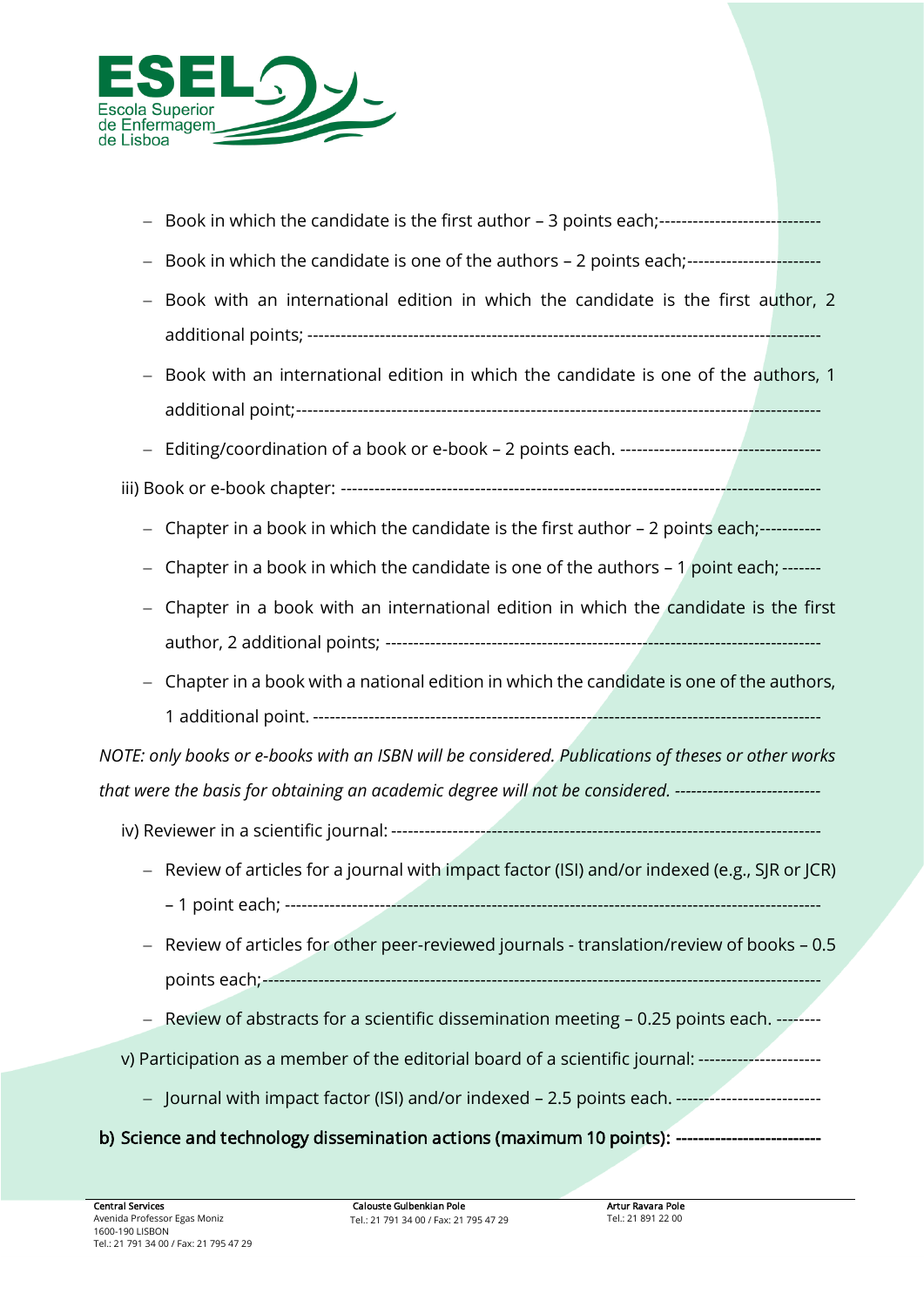

*NOTE: In this criterion, actions of a technical-scientific nature in the area of nursing, health, social and human sciences, education, or research, carried out after 1 January 2010 will be considered.*

*i) Oral presentations:-----------------------------------------------------------------------------------------------*

- − *Oral presentation by invitation at an international scientific meeting – 2 points each;*
- − *Oral presentation by invitation at a national scientific meeting – 1 point each;--------*
- − *Free oral presentation at an international scientific meeting – 0.5 point each;---------*
- − *Free oral presentation at a national scientific meeting – 0.25 points each;--------------*

*ii) Poster: ---------------------------------------------------------------------------------------------------------------*

− *Poster presentation at an international scientific meeting – 0.5 point each; -----------*

− *Poster presentation at a national scientific meeting – 0.25 points each; -----------------*

*NOTE: In this subcriterion, for counting purposes, the poster and its presentation will be considered together and only once. ----------------------------------------------------------------------------------------------------*

*iii) Moderator/commentator at a conference – 0,5 point each. --------------------------------------*

*NOTE: In this subcriterion, only moderator/commentator activities that appear, individually, in the programme of the scientific meeting will be considered.---------------------------------------------------------*

- *iv) Conference organisation: ------------------------------------------------------------------------------------*
	- − *Member of the scientific/organizing committee at an international scientific meeting – 1 point each; ------------------------------------------------------------------------------------------------*
	- − *Member of the scientific/organizing committee at a national scientific meeting – 0.5 points each;----------------------------------------------------------------------------------------------------*

### *c) Research and development projects (maximum 10 points): -----------------------------------------*

*i) Member of a research unit – 1 point for each full year.----------------------------------------------*

*NOTE: In this subcriterion, only research units recognized by FCT (Portuguese national funding agency) or formally constituted in higher education institutions with continued scientific production will be considered. -----------------------------------------------------------------------------------------------------------*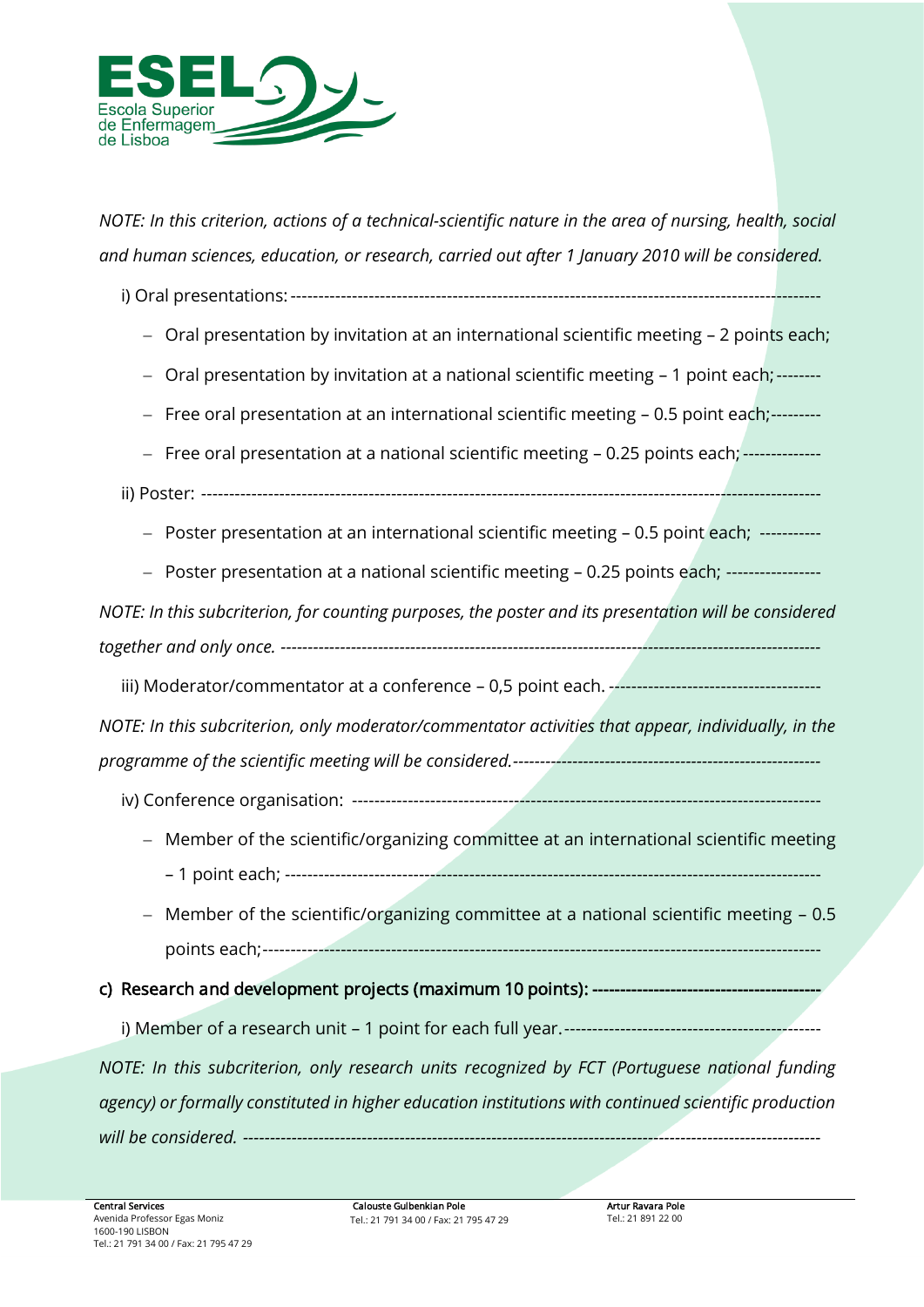

*ii) Participation in research and development projects: -----------------------------------------------*

− *Completed or ongoing research and development project, of which the results have been disseminated and are duly documented (for example, through proof of reports already delivered, published articles or presentations at conferences) – 5 points each.*

*---------------------------------------------------------------------------------------------------------------------*

*NOTE: In this subcriterion, only participations as coordinator and/or researcher in research and development projects that are registered in a research unit (recognized by FCT or formally constituted in a higher education institution) or are part of a formal interinstitutional partnership will be considered. Projects carried out within the context of academic journeys scored in the other parameters will not be considered. -------------------------------------------------------------------------------------*

*P3) The candidate's teaching capacity, assessed on the basis of an evaluation of the quality*  and extent of their previous teaching practice, in particular (maximum 60 points)---

- *a) Curricular units taught and the type of classes given, in the different study cycles (maximum 50 points): --------------------------------------------------------------------------------------------* 
	- *i) The exercise of teaching functions in a Higher Education Institution (maximum 30 points)*

*-------------------------------------------------------------------------------------------------------------------------*

- − *Teaching experience according to the percentage of FTE's in a Higher Education Institution in the scientific area of nursing – 10 points for each full year; ----------------*
- − *Teaching experience according to the percentage of FTE's in a Higher Education Institution in other scientific areas – 5 points for each full year.-----------------------------*

*Note: The exercise under a part-time contractual regime determines the application of the respective hiring percentage on the score established for the full-time regime. --------------------------*

- *ii) Supervision or co-supervision of a thesis/dissertation/internship report/project work and dissertation (maximum 20 points): -------------------------------------------------------------------------*
	- − *Supervision/co-supervision completed and approved – 2 points each.-------------------*
- *iii) Coordination of curricular units (maximum 10 points): – 2 points per coordination; ----*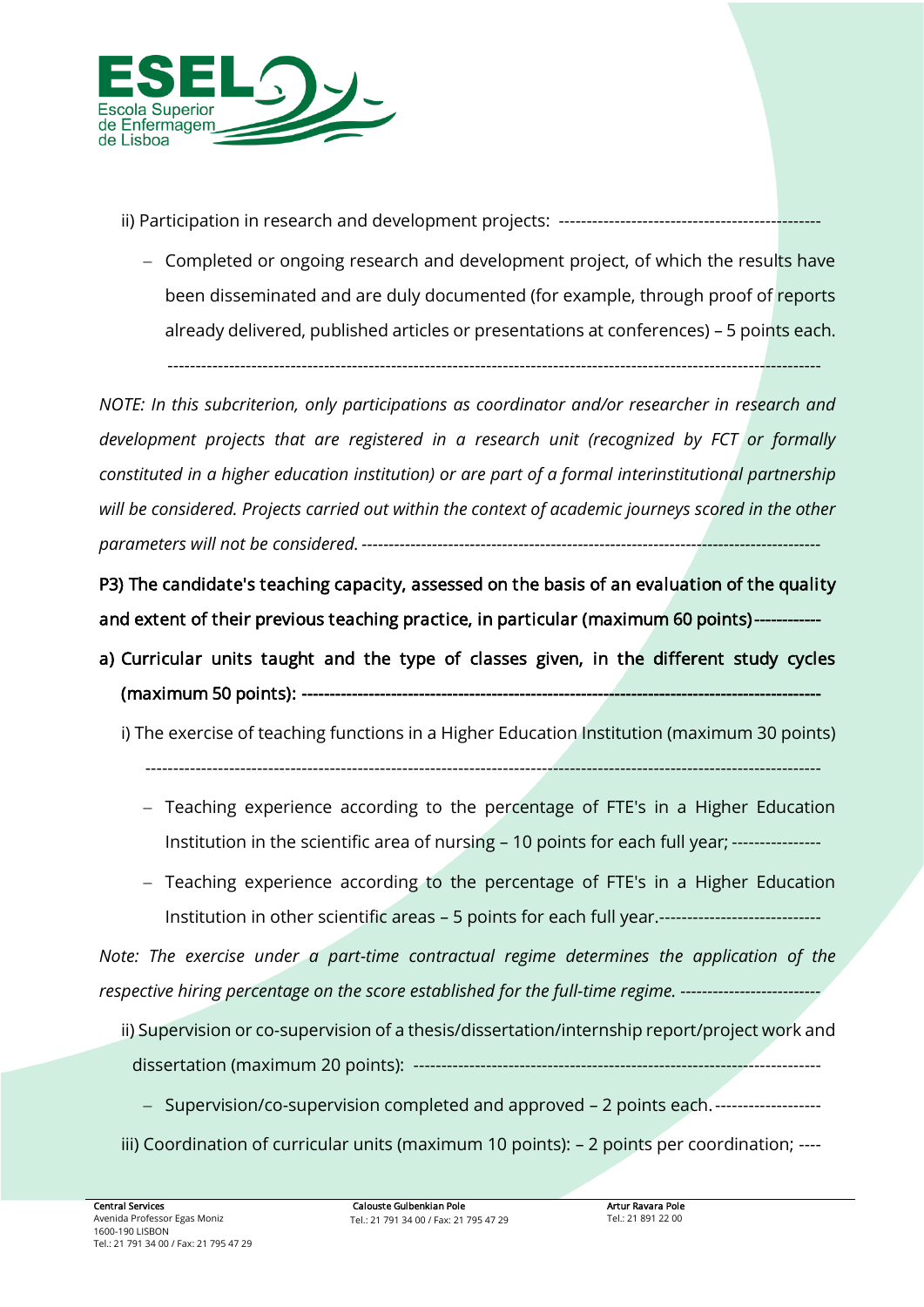

- *iv*) Teaching in non-clinical curricular units (maximum 15 points): for each CU in which the *candidate teaches a minimum of 10 hours – 1.5 points.---------------------------------------------*
- *b) Production of teaching materials and implementation of digital teaching modalities, techniques, methods, and innovative practices to support teaching (maximum 10 points):*

 *-----------------------------------------------------------------------------------------------------------------------------* 

- *i) Produced and utilized didactic materials considered relevant by the jury (maximum 10 points): – 2 points each;*
- *ii) Experience in using the teaching and learning management platform (e-learning platform) Blackboard Learn (maximum 5 points): – 5 points; --------------------------------------*
- *iii) Experience in using other teaching and learning management platforms (e-learning platform) (maximum 2 points): – 2 points; ----------------------------------------------------------------*
- *iv) Implemented innovative techniques, methods and practices considered relevant by the jury (maximum 2 points): – 2 points each. ----------------------------------------------------------------*

*NOTE: Some examples are the guides of the curricular unit, support materials for the sessions available in the e-learning platform, support guides for the various types of teaching sessions, pedagogical materials to support the simulated practice, validated by the CU coordinators or pedagogical and scientific committees/bodies. ---------------------------------------------------------------------*

P4) Other relevant activities for ESEL's mission, assessed on the basis of the evaluation of *the singular activities developed by the candidate, namely (maximum 20 points): ------------* 

- a) **Services and consultancy (maximum 6 points): ---**
	- *i) Member of commissions/working groups of international/national/regional scope promoted by public entities or associations, with a minimum duration of 6 months, duly confirmed by the public entity or association – 1.5 points each; ---------------------------------*
	- *ii) Technical reports promoted by public entities or associations, in which the candidate's participation is duly proven by the public entity or association – 1.5 points each. ---------*
- *b) Collaboration with Higher Education Institutions (maximum 8 points): ------------------------*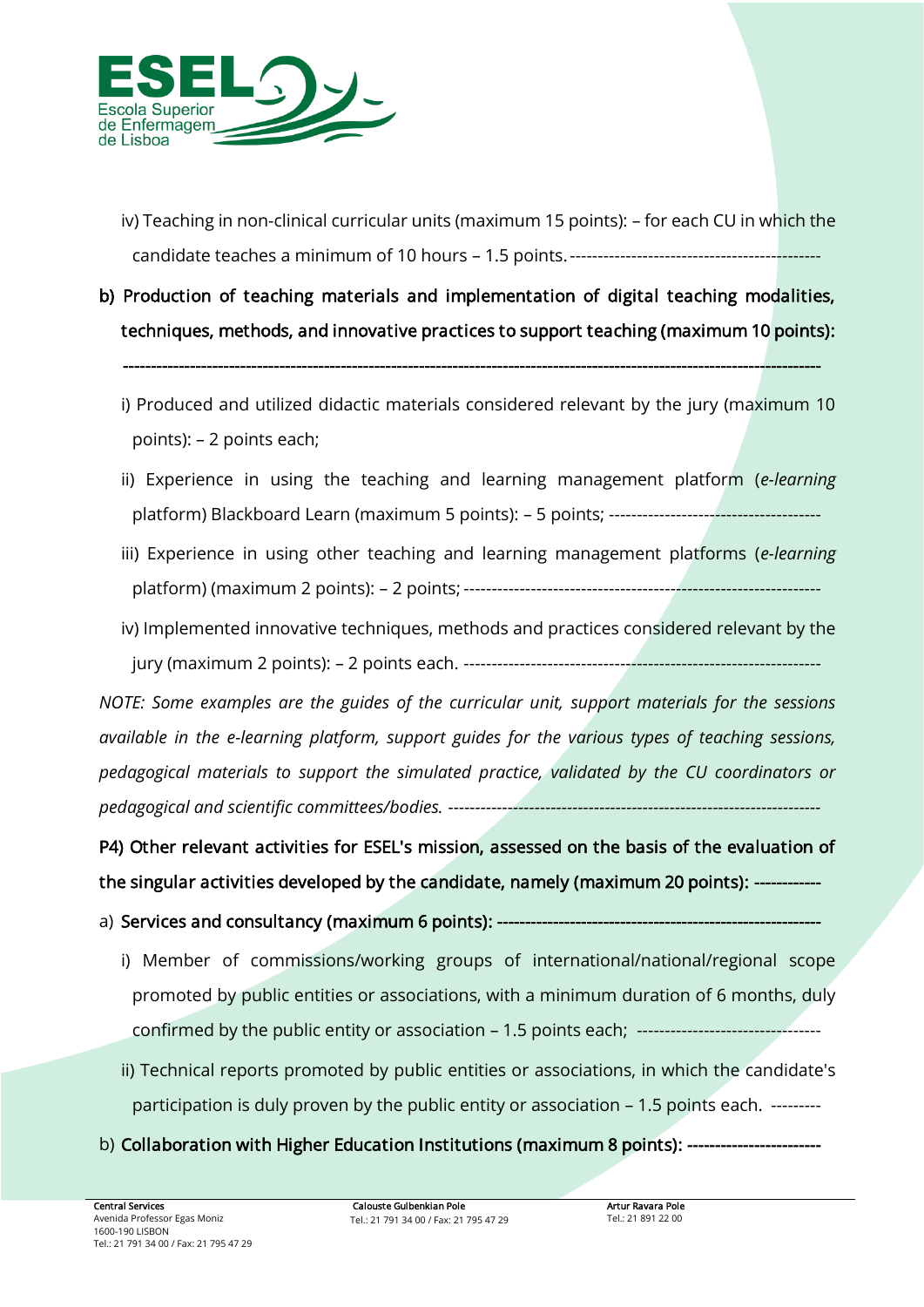

| i) Jury in doctoral examinations (examiner) or of the Specialist Title in accordance with            |  |
|------------------------------------------------------------------------------------------------------|--|
|                                                                                                      |  |
| ii) Jury in master's degree examinations (examiner) - 2 points each; ------------------------------  |  |
|                                                                                                      |  |
| iv) Exercise of scientific and pedagogical positions - 2 points each.------------------------------- |  |
| c) Other relevant aspects not previously specified (maximum 6 points) ----------------------------   |  |
| i) Professional activity in management positions in the nursing area (maximum 4 points) –            |  |
|                                                                                                      |  |
|                                                                                                      |  |

*ii) Trainer in short term courses – 0.2 points per course (maximum 1 point);*

*iii) Mastery of the English language duly certified – 1 point. ------------------------------------------*

*8 - Publication of the evaluation system: The minutes of the jury, containing detailed information on the operationalisation of the evaluation system of the parameters, criteria, and sub-criteria, as well as the classification grid, will be published in ESEL's style sites and on ESEL's webpage simultaneously with the publication of the present notice. -------------------------- --------------------* 

*9- Final classification: The calculation of the application's final classification will result from the following formula (where FC is Final Classification and P is Parameter):-------------------*



*9.1. The classification shall be expressed on a scale of 0 to 20 points, fractioned to hundredths.*

*---------------------------------------------------------------------------------------------------------------------------------*

9.2. In case of a classification tie between candidates (even after using the centesimal *classifications), the following tie-breaking criteria will be applied, successively:------------------- 9.2.1. Having completed the training leading to a doctoral degree in nursing longer ago;-----*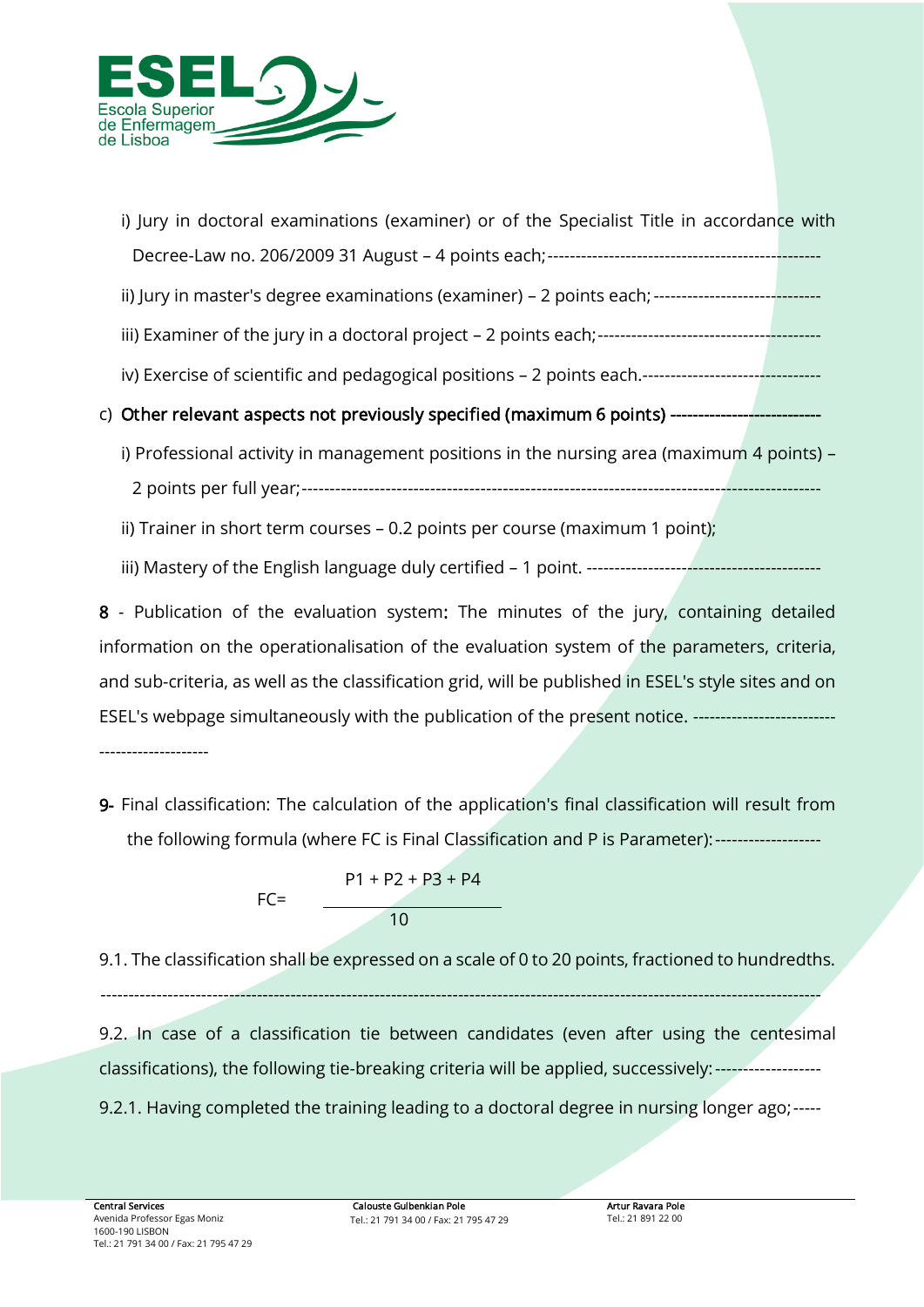

*9.2.2. Having obtained the title of nursing specialist (in accordance with Decree-Law 206/2009* 

*31 August) longer ago; ----------------------------------------------------------------------------------------*

*9. 2.3. Have completed the training leading to a master's degree longer ago. --------------------*

10 - Jury:---

*President: Teresa Maria Ferreira dos Santos Potra, Coordinating Professor at ESEL.------------*

*Voting members: --------------------------------------------------------------------------------------------------------* 

*Maria Filomena Mendes Gaspar, Coordinating Professor at ESEL. -------------------------------------*

*Maria Manuela Ferreira Pereira da Silva Martins, Coordinating Professor at the Nursing School of Porto.*

*António Fernando Salgueiro Amaral, Coordinating Professor at the Nursing School of Coimbra. ---------------------------------------------------------------------------------------------*

*Carolina Miguel Graça Henriques, Coordinating Professor at the School of Health Sciences of the Polytechnic Institute of Leiria. ---------------------------------------------------------------------------------*

### *Substitute Members: ---------------------------------------------------------------------------------------------------*

*Pedro Ricardo Martins Bernardes Lucas, Coordinating Professor at ESEL. --------------------------*

*Ana Paula Gato Rodrigues Polido Valente, Coordinating Professor at the School of Health Sciences of the Polytechnic Institute of Setúbal.*

*11 - Admission of applications: after the deadline for the submission of applications, the Jury will proceed to verify the elements presented by the candidates, namely, if the necessary qualification requirements have been met and if all the documents required for the application have been presented. ---------------------------------------------------------------------------------*

*12 - After the applications admission phase, the jury, based on the final evaluation system, will elaborate, and approve a reasoned report evaluating the curriculum of each candidate and will attribute a classification expressed on a scale of 0 to 20, fractioned to the hundredths. -*

*12.1 - All candidates who obtain a final classification, without rounding, of 12 points or more, will be considered to have passed by absolute merit. ----------------------------*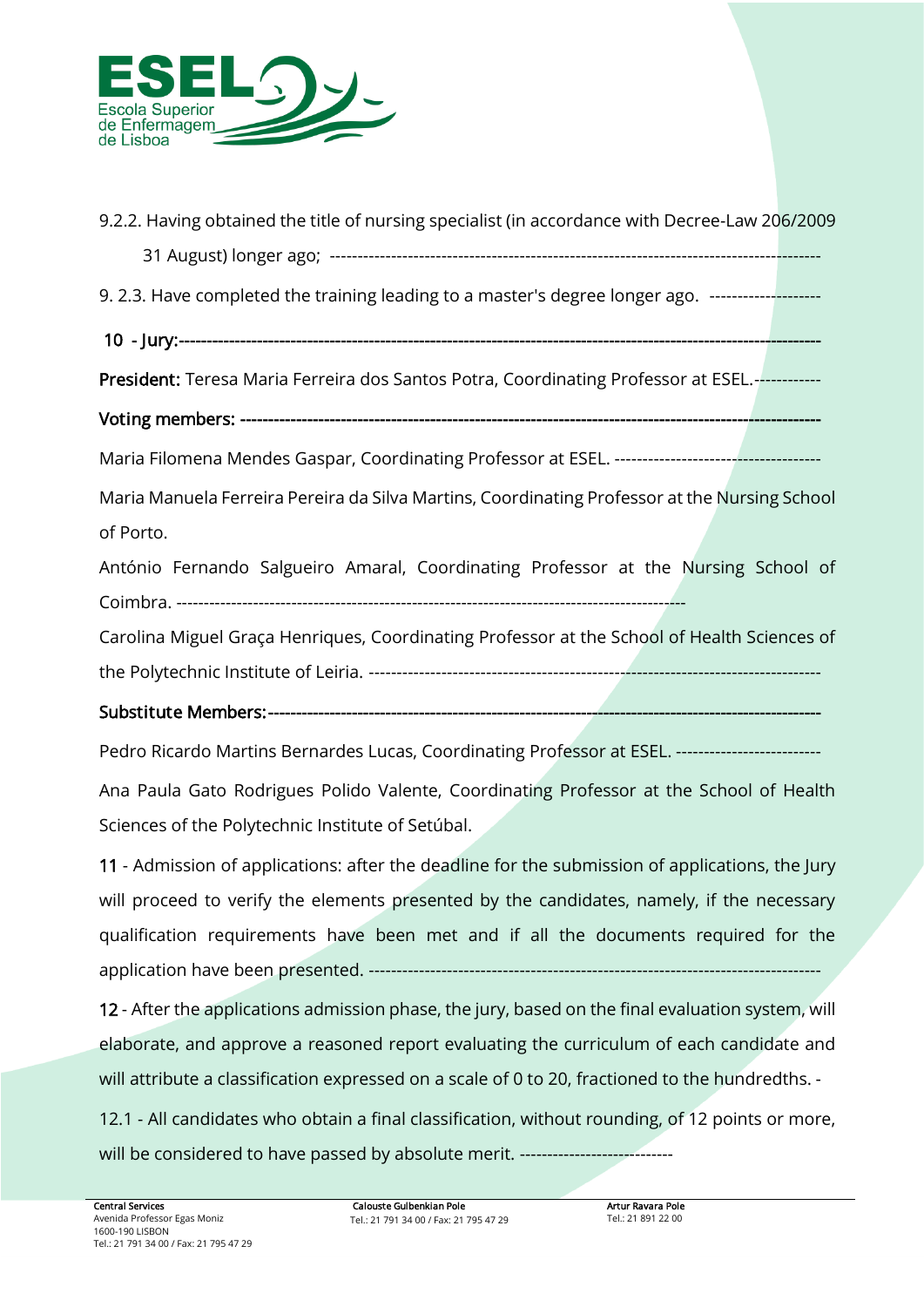

*12. 2 - The candidates approved by absolute merit are ranked in descending order of the classification obtained as a result of the application of the final evaluation system.-------------*

*12. 3 - For tie-breaking purposes, the centesimal classifications shall be used and, if the equality persists, the other tie-breaking criteria previously established by the jury and described in 9.2 will be applied. ------------------------------------------------------------------------------------*

*13 - The provisional ranking lists, as well as the definitive list of admissible applications and the provisional list of approval in absolute merit are displayed in the ESEL's style sites and made available on ESEL's website. ------------------------------------------------------------*

14 - Ranked list — hearing of interested parties: after approving the draft ranking list, with the *serialisation of the candidates approved by absolute merit and the list of the candidates not approved by absolute merit, the Jury will communicate it to them for the purposes of the hearing of interested parties. The draft list will become final if there are no complaints.* 

*------------------------------------------------------------------------------------------------------------*

*15 - Final ranking list: after the procedure foreseen in article 23 of the Regulations for Tenders for Hiring ESEL Professors, the final ranking list of the candidates is published in the 2nd series of Diário da República, posted in ESEL's style sites and made available on ESEL's website.*

*16 – Consultation of the process : the tender process can be consulted by the candidates who request it, by appointment via the email [recursoshumanos@esel.pt,](mailto:recursoshumanos@esel.pt) in the Human Resources Division of ESEL, located in Av. Prof. Egas Moniz, 1600-190 Lisbon, during the normal working hours, from 10 am to 12 pm and from 2 pm to 4 pm. -----------------------------------------------------*

- *17 - Publication: In addition to publication in the Official Gazette, this tender will also be published on BEP (public employment exchange), on the Internet website for the Fundação para a Ciência e a Tecnologia I.P., in Portuguese and English, and on ESEL's website, under the terms of article 29-B of ECPDESP. ---------------------------------------------------------------------------*
- *18 - In compliance with paragraph h) of Article 9 of the Constitution of the Portuguese Republic, the Public Administration, as an employer, actively promotes a policy of equal*

*------------------------*